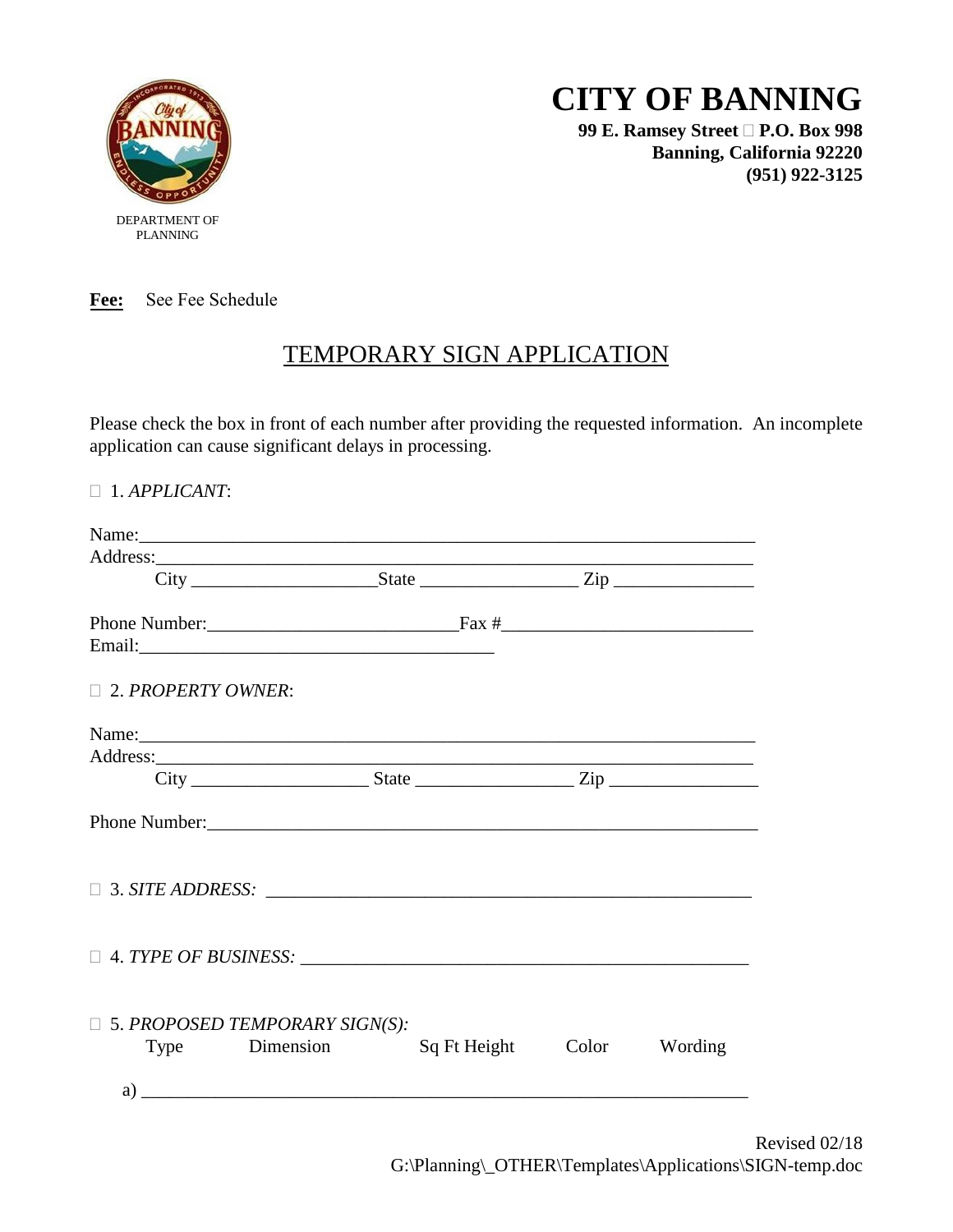|                                                                                                                                                                                          |                       | $\mathbf{b}$ ) |  |
|------------------------------------------------------------------------------------------------------------------------------------------------------------------------------------------|-----------------------|----------------|--|
|                                                                                                                                                                                          |                       |                |  |
|                                                                                                                                                                                          |                       |                |  |
| $\Box$ 7. EVENT TYPE: (Why is the Temporary Sign needed?)                                                                                                                                |                       |                |  |
| In addition to the above requested information, detailed plans of the site and location of the signs<br>must be provided. Please review the application for completeness before signing. |                       |                |  |
|                                                                                                                                                                                          |                       |                |  |
|                                                                                                                                                                                          |                       |                |  |
|                                                                                                                                                                                          |                       |                |  |
| Sign Permit Number:                                                                                                                                                                      |                       |                |  |
|                                                                                                                                                                                          |                       |                |  |
| <b>Planning Staff Action:</b>                                                                                                                                                            | __ Approved __ Denied |                |  |
|                                                                                                                                                                                          |                       |                |  |
|                                                                                                                                                                                          |                       |                |  |